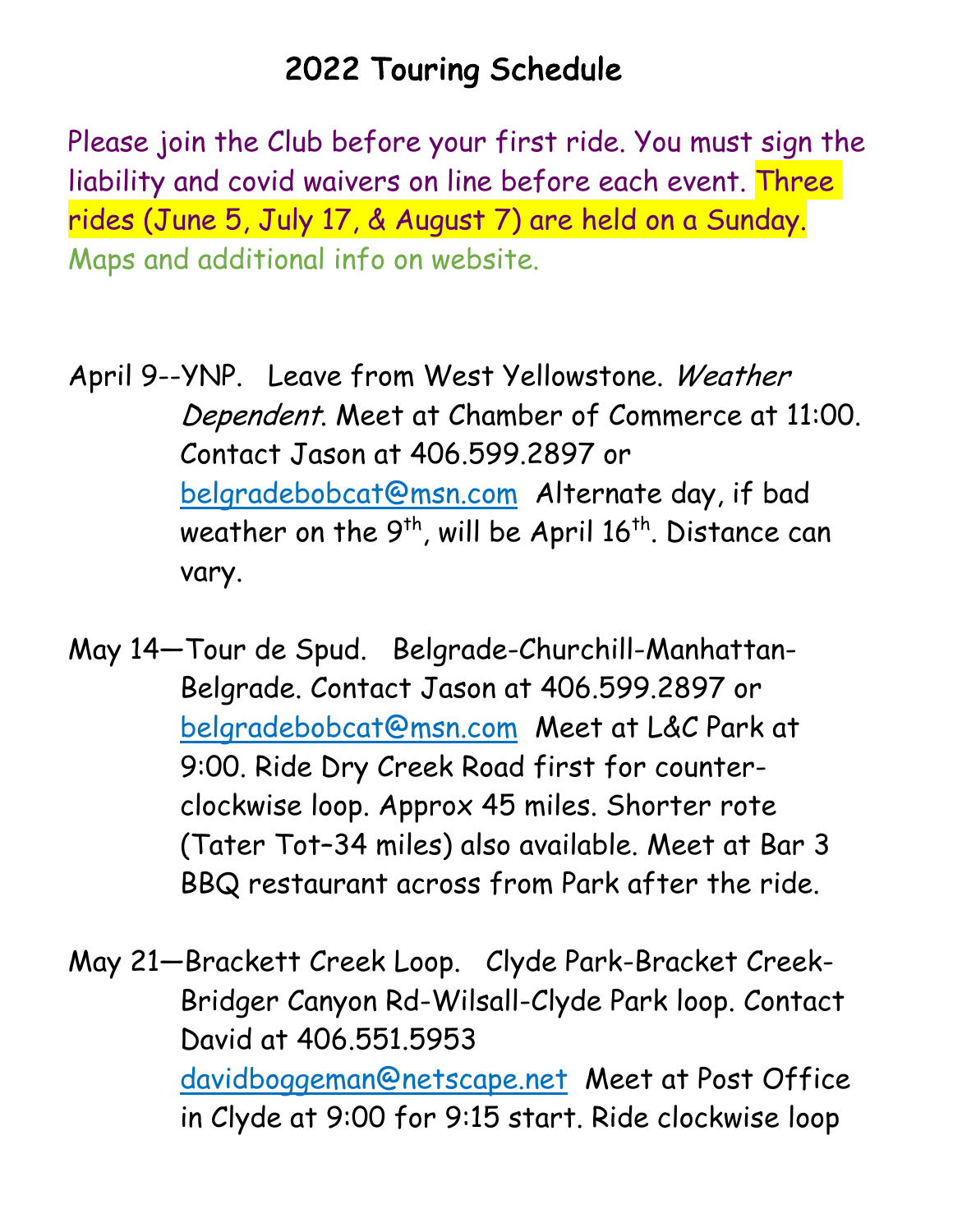from Clyde Park back to Clyde Park. Lunch in Clyde Park after ride. Approx40 miles.

June 5--Lewis & Clarks Caverns Loop. L&C Caverns-Cardwell-Pony-Sappington loop. Meet at 9:00. Contact Sandy 406.539.5955 knappo1993@gmail.com or Roberta at 406.586.7690 rennisinbzn@gmail.com Approx 40-50 miles. Lunch at Harrison Cafe or Pony Bar. Current parking info available at start.

June 25—Gallatin Valley Half Century--This 50-mile clockwise loop around the valley starts at Story Mill Park at 9:00 and goes up through Bridger and Kelly Canyons, crosses over to the frontage road, and goes under the Interstate to intersect with Bozeman Trail. We wind around the Southern half of the Gallatin Valley before eventually returning to our cars at Story Mill Park. Contact Neil 406-579-8824 nrpoulsen67@gmail.com

July 17--Meandering Missouri. Rural ride to Clarkston and back. Meet at Three Forks Ponds at 9:00. Contact Stan 406.585.7541 sjohnson825@msn.com Ride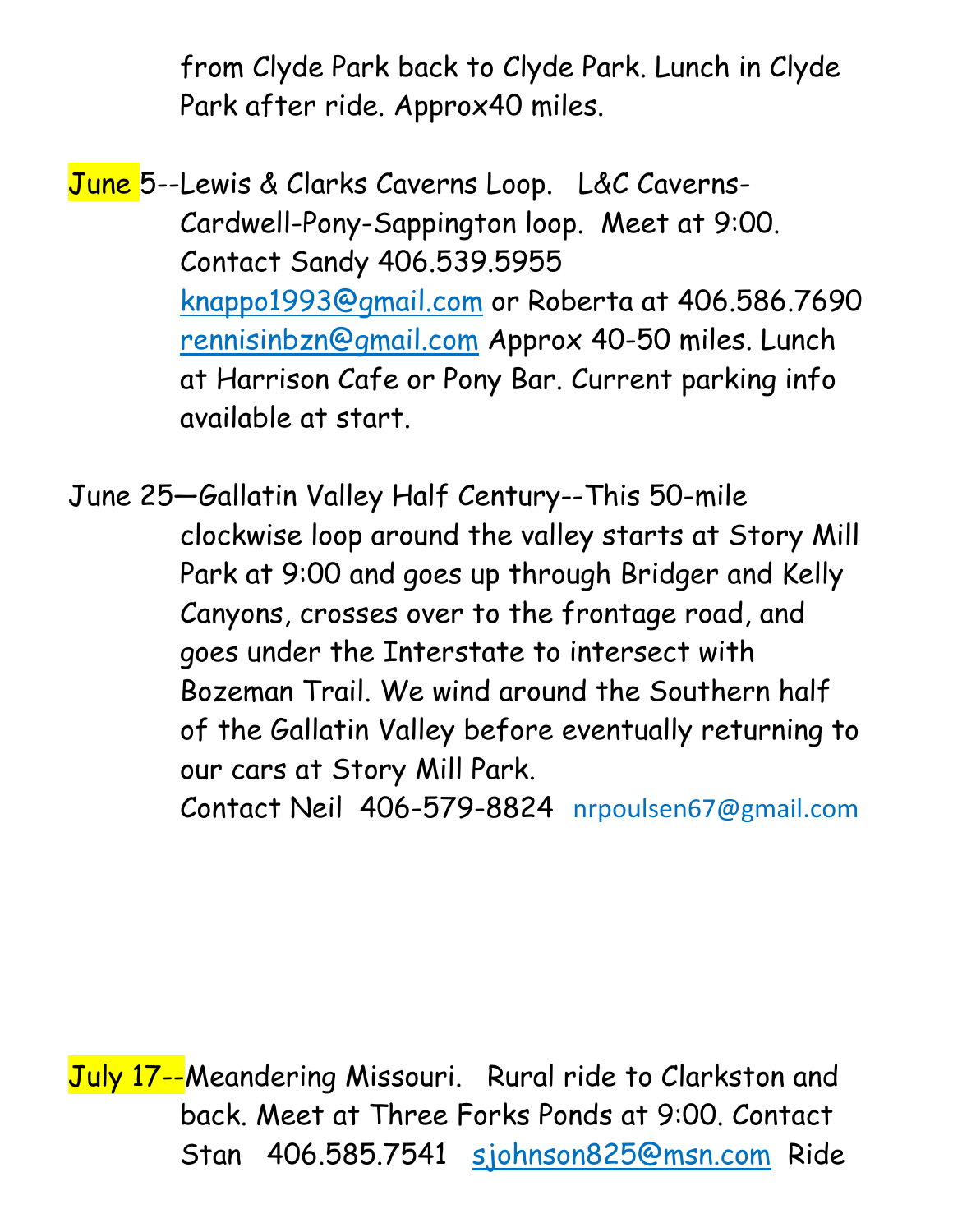along bike path & frontage road to near Logan before turning toward Clarkston. Approx 36 miles. Possible add-ons (Buffalo Jump or Willow Creek). Meet for lunch in Three Forks after ride.

Aug 7--Tour de Chico, Paradise Valley. Carter's Bridge-Chico-Carter's Bridge. Meet at 9:30 Carter's Bridge fishing access. Contact Roberta 406.586.7690 rennisinbzn@gmail.com Approx 40 miles with optional add on routes. Brown bag or buy lunch at Chico Grill.

August 20--Bridger Canyon Century. This challenging 102 mile paved loop starts in Bozeman and goes to Wilsall, Clyde Park, Livingston, and returns to Bozeman. It includes some hills (4700 feet of climbing), stunning scenery, and likely afternoon winds. Some refreshments will be provided on course, but riders should plan to selfsupport or purchase their preferred refreshments in Clyde Park and/or Livingston. Meet before the ride at Story Mill Community Park on Bridger Drive (in Bozeman) for pre-ride snacks and coffee. Be ready to begin the ride at 8:00. Bring 2 water bottles and tools for the ride. Contact either Greg at 907.720.9168 skijor@gci.net or Betsy at 605.641.8084 bikeskibets@gmail.com

Sept 24--Ringling-Maudlow. Mountain or cross bike on rural dirt road. Contact Jerry to register